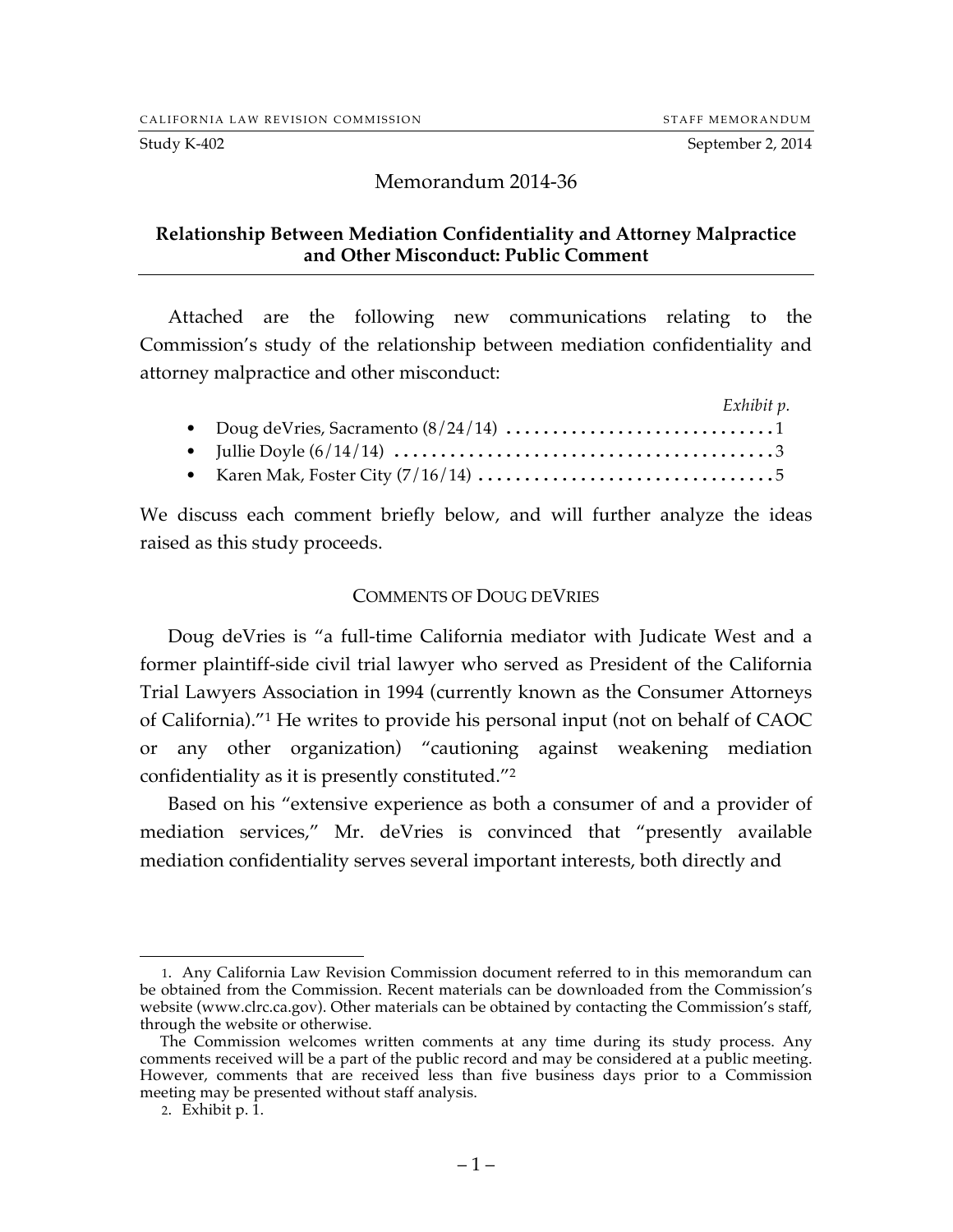indirectly, that must be respected and protected."3 In particular, Mr. deVries makes the following points:

- "[C]onfidentiality is one of the core factors that directly drives the high rate of success in case resolution associated with mediation  $\ldots$ "4
- "[C]onfidentiality serves to protect the neutral mediator's essential function in the mediation process."5
- "[M]ediation confidentiality further serves the inter-related goals of certainty and finality."6

He explains each of these points in detail.<sup>7</sup>

Having identified the interests served by mediation confidentiality, Mr. deVries concludes that the Legislature "correctly enacted" California's mediation confidentiality statute<sup>8</sup> for "good and important reasons."<sup>9</sup> In his view, "rare anecdotal incidents of a party alleging malfeasance on the part of their attorney during mediation and the even rarer incidents of a party alleging mediator malfeasance would not justify the larger widespread systemic harm that would certainly result from undermining mediation confidentiality."10

# COMMENTS OF JULLIE DOYLE

Jullie Doyle writes "to express concerns regarding California Evidence Code section 1119 as interpreted by the California Supreme Court in the case of *Cassel v. Superior Court* (2011) 51 Cal. 4th 113."11 She does not provide any information about her background; we presume she is neither a lawyer nor a mediator.

Ms. Doyle describes a mediation involving a friend of hers who had cancer. According to Ms. Doyle, her friend's attorney lied to him, signed a comprehensive "mediator's proposal" without informing him, threatened him, and engaged in other mediation-related misconduct.<sup>12</sup> To protect privacy interests and safeguard against any claim of defamation, the staff has redacted

9. Exhibit p. 2.

 <sup>3.</sup> *Id.*

<sup>4.</sup> *Id.* 5. *Id.*

<sup>6.</sup> *Id.*

<sup>7.</sup> See *id.* at Exhibit pp. 1-2.

<sup>8.</sup> Evid. Code §§ 1115-1128.

<sup>10.</sup> *Id.*

<sup>11.</sup> Exhibit p. 3.

<sup>12.</sup> See Exhibit pp. 3-4.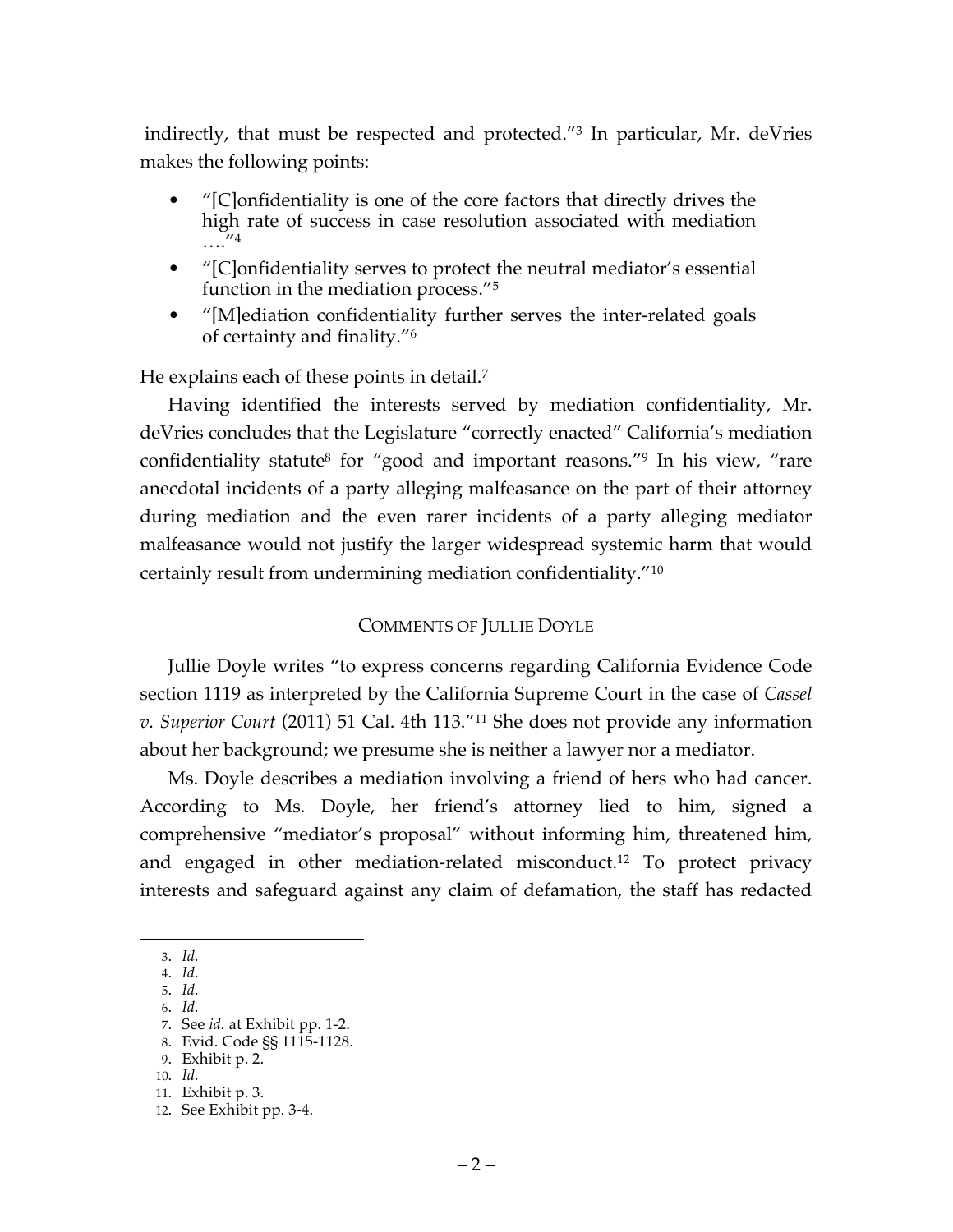the names of Ms. Doyle's friend and his attorney.13 The rest of her description is reproduced verbatim.

In light of that incident, Ms. Doyle says that

[t]here is good cause for an amendment to the statute because of how it has been interpreted by the Supreme Court which effectively immunizes attorneys who are able to lie, cheat and steal from their clients and then hide behind the "mediation privilege" for protection. This amendment literally says that an attorney can commit a fraudulent act and it cannot be presented in court and he cannot be held accountable. My mouth literally drops open … at the absolute audacity! Come on fix it now, what in the world do you need?14

She urges the Commission to take action because "[c]lients need protection from errant lawyers."15

# COMMENTS OF KAREN MAK

Karen Mak has an MBA from Kellogg Graduate School of Business and considerable experience as a real estate investor and strategy consultant.16 On a number of occasions, she chose to use mediation to settle a dispute in California. She "was pleased with the results" and considers herself "a reasonably sophisticated user of the mediation process."17

Ms. Mak's comments touch on a number of different points, one of which warrants immediate attention from the Commission. We describe her comments first, and then respond to the point of immediate concern.

*Ms. Mak's Perspective on the Commission's Study*

Ms. Mak "recently became aware of California's strict mediation confidentiality statutes and of the work of this Commission while attending a seminar about mediation at a university in Australia."18 She reports that at the seminar, California's mediation confidentiality rules and cases "were brought to the attention of the audience, not as a model for how to promote the use of mediation, but as a joke."19 More specifically, she says "[t]he statutes were

 <sup>13.</sup> See CLRC Handbook Rule 2.5.4.

<sup>14.</sup> Exhibit p. 3.

<sup>15.</sup> *Id.* at 4.

<sup>16.</sup> Exhibit p. 5.

<sup>17.</sup> *Id.*

<sup>18.</sup> *Id.*

<sup>19.</sup> *Id.* (footnote omitted).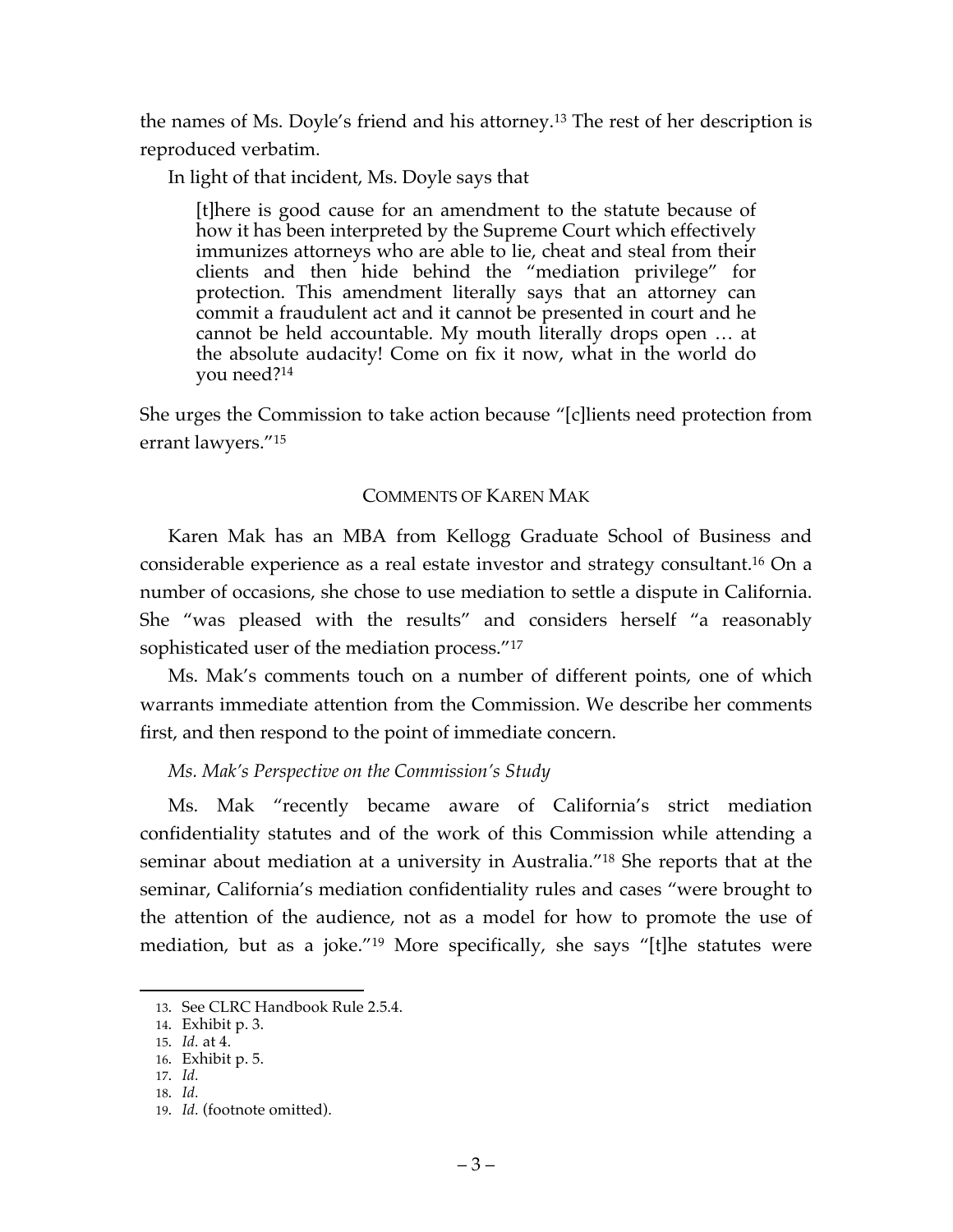mentioned as an example of what not to do, of what happens when legislators fail to consider the needs of the true 'customer' of the mediation process (the client with the dispute), and of what happens when the issue of confidentiality is wrongly believed to be the only important factor driving the decision to settle a dispute through mediation."20

Ms. Mak notes that when she decided to use mediation to resolve her disputes, she "was unaware of California's strict mediation confidential[ity] provisions and the potentially dangerous ramifications that could have resulted from acts which occurred in the course of mediation — specifically, in the event the lawyers or mediator engaged in misconduct (intentional or accidental), a threat of violence had been made, or a gross error appeared in the final settlement agreement."21 If she had been aware of the possibility of not being able to introduce evidence of such misconduct, "there is *no conceivable way*" she would have considered participating in mediation.22

Ms. Mak is "confident that individuals in California like [her], who are not habitually engaged in litigation, willingly participate in mediation only because they are unaware of the extent to which they are vulnerable to these dangers."23 She says that "[d]espite the importance of the client, feedback from these important stakeholders appears to be almost non-existent in the Commission's study."24 She "would like to know whether there is any plan to get feedback from actual clients of the mediation process."25

Ms. Mak further states that most of the comments in the Commission's study have come from lawyers and mediators, "as a result of intense lobbying efforts on the part of self-interested lawyers and mediators attempting to protect themselves from being held accountable should they engage in misconduct."26 As an example, she has attached a communication from mediator Ron Kelly, which encourages the recipient "Friend of Mediation" to submit input on Assembly Bill 2025 (Wagner), the 2012 bill that led to the Commission's study.27 She views this as "analogous to the fox guarding the chicken house," and

- 21. *Id.*
- 22. *Id.* at 6 (emphasis in original).
- 23. *Id.*
- 24. *Id.*
- 25. *Id.* 26. *Id.* at 7.
- 27. *Id.* at 9-11.

 <sup>20.</sup> *Id.*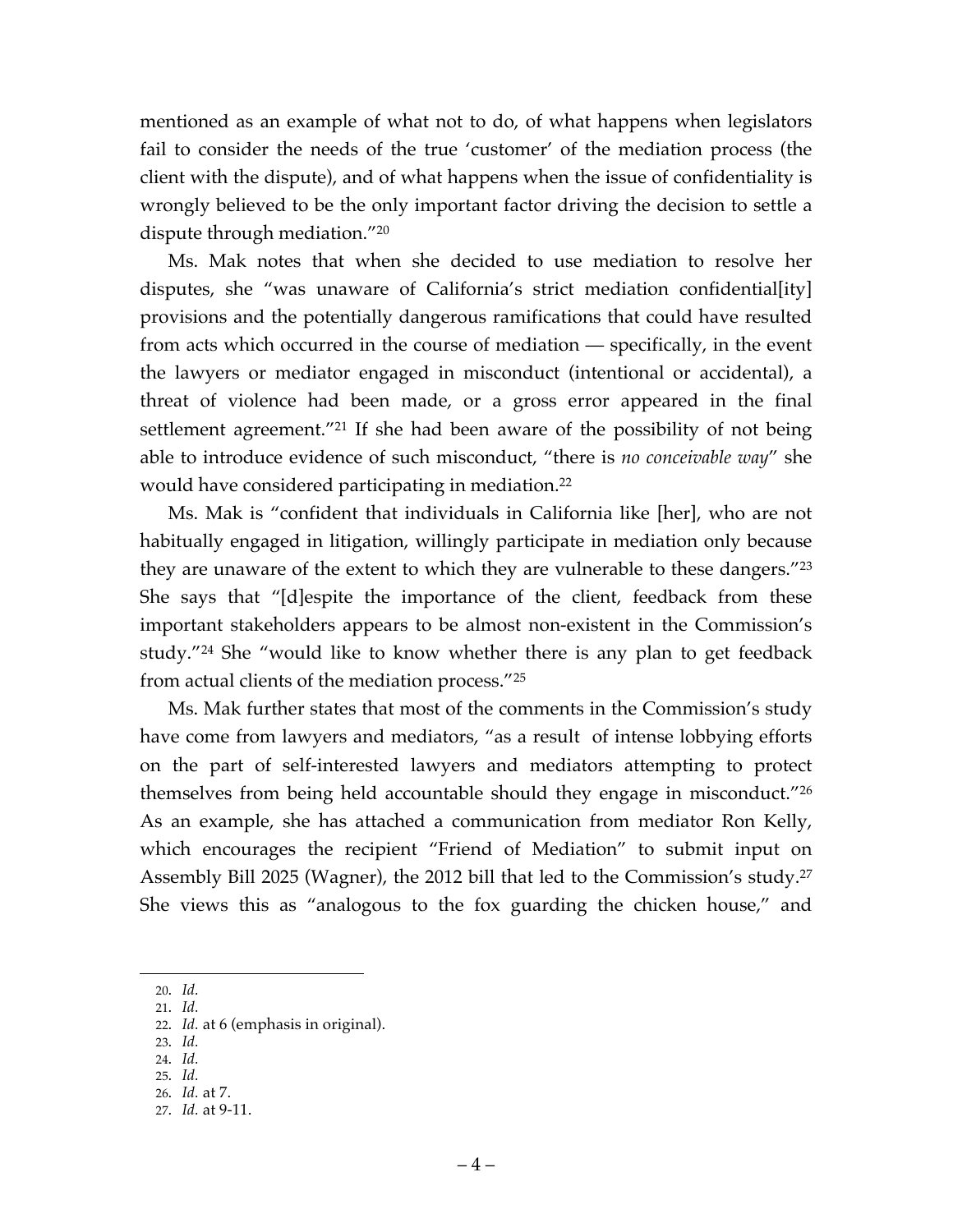counsels that the best way to instill confidence in mediation is to "hold all parties accountable for their wrongful actions."28

Ms. Mak believes that mediation "is flourishing around the world, not because of extreme confidentiality regulations like California's, but because it works."29 She says "there is no guarantee" that California's confidentiality rules will govern a particular mediation session, because a dispute relating to the mediation might be litigated in another jurisdiction.<sup>30</sup> To encourage the use of mediation, she thinks California should "become more consistent with other jurisdictions" and "consider adopting some of the UMA's more sensible, clientfriendly provisions in place of the California provisions."31

# *Response to Ms. Mak's Concern About Stakeholder Input*

The Commission has been examining the UMA and will analyze the pros and cons of its relevant provisions in detail later in this study, when we compare and contrast different possible approaches. Of immediate concern, however, is Ms. Mak's query about obtaining input from clients, particularly ones who are not regularly engaged in litigation.

As Ms. Mak notes, many of the comments submitted to the Commission have come from lawyers and mediators. That is not surprising, because lawyers and mediators are regularly engaged in mediation and thus particularly knowledgeable about and interested in this study. They can also spread word about the study readily among themselves through professional associations. Contrary to the impression one might get from Ms. Mak's comments, the input from the legal and mediation community is divided; some comments stress the importance of retaining existing law, while others urge reform for reasons similar to those voiced by Ms. Mak.

While many of the comments submitted have come from lawyers and mediators, the Commission has also received some comments from clients and other laypersons, such as Ms. Mak, Jullie Doyle, Bill Chan,<sup>32</sup> and Deborah Blair Porter.<sup>33</sup> Such input is relatively difficult to obtain, because mediation clients are

 <sup>28.</sup> *Id.* at 7.

<sup>29.</sup> *Id.* at 8.

<sup>30.</sup> *Id.* 31. *Id.*

<sup>32.</sup> See First Supplement to Memorandum 2013-47, Exhibit p. 5. Mr. Chan also testified at the Commission meeting on June 12, 2014.

<sup>33.</sup> See First Supplement to Memorandum 2013-47, Exhibit pp. 17-23. Ms. Porter also testified at the Commission meeting on August 2, 2013, and submitted materials from the *Porter v.* Wyner litigation that are posted on the Commission's website.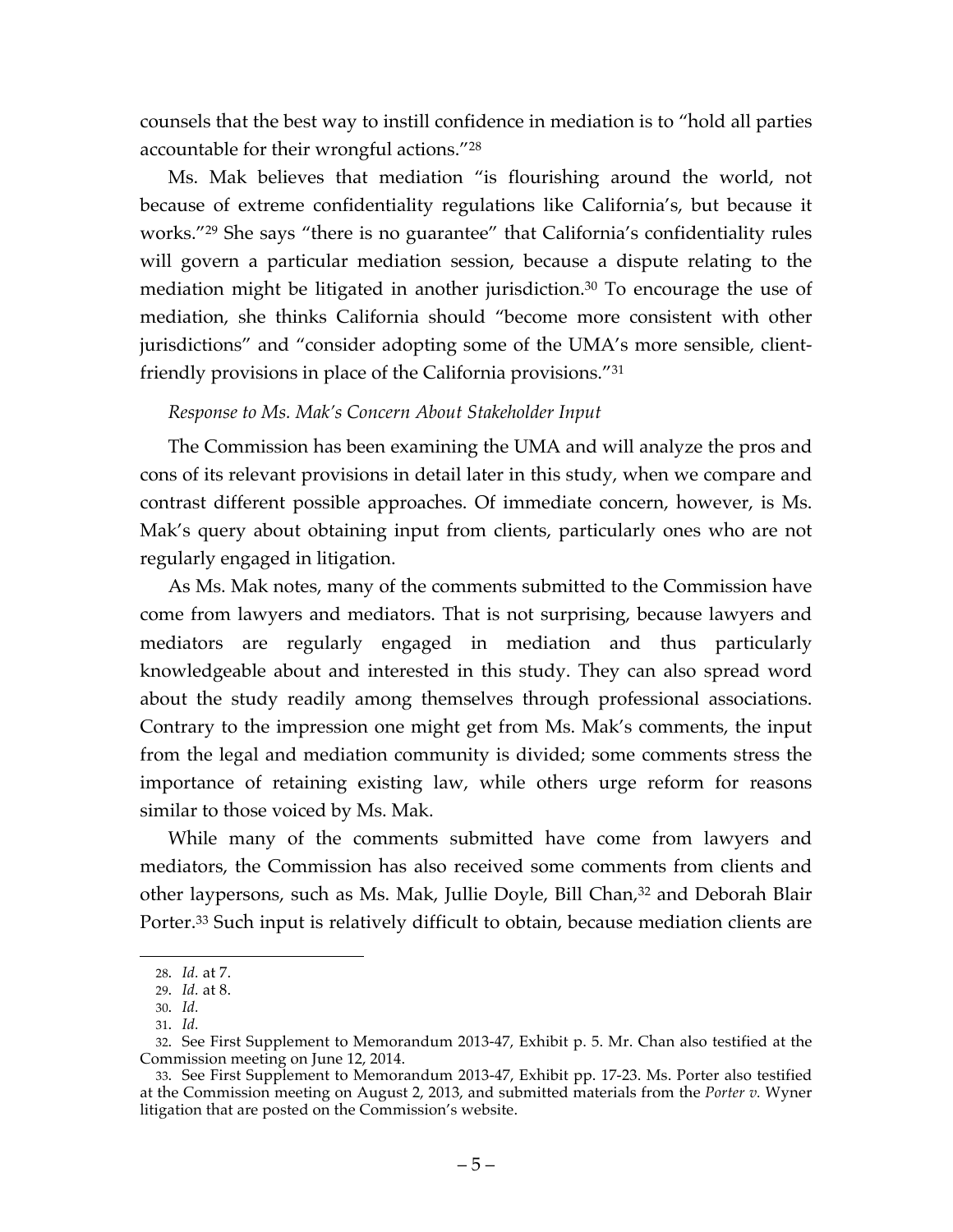not organized into cohesive groups (to the staff's knowledge), and mediation clients (particularly satisfied ones) might be less-motivated to invest time and energy in this matter than lawyers and mediators.

All of the materials relating to the Commission's study are publicly available on the Commission's website, <sup>34</sup> and those materials repeatedly encourage interested persons to submit comments on the Commission's study. **If anyone has a suggestion about how to further encourage and obtain input from**  mediation clients, we would like to hear it. Obtaining comments from the full spectrum of mediation participants will help the Commission understand the nature of the issues and the concerns at stake, so that it can take those matters into account in developing an effective solution.

Respectfully submitted,

Barbara Gaal Chief Deputy Counsel

 <sup>34.</sup> See http://www.clrc.ca.gov/K402.html.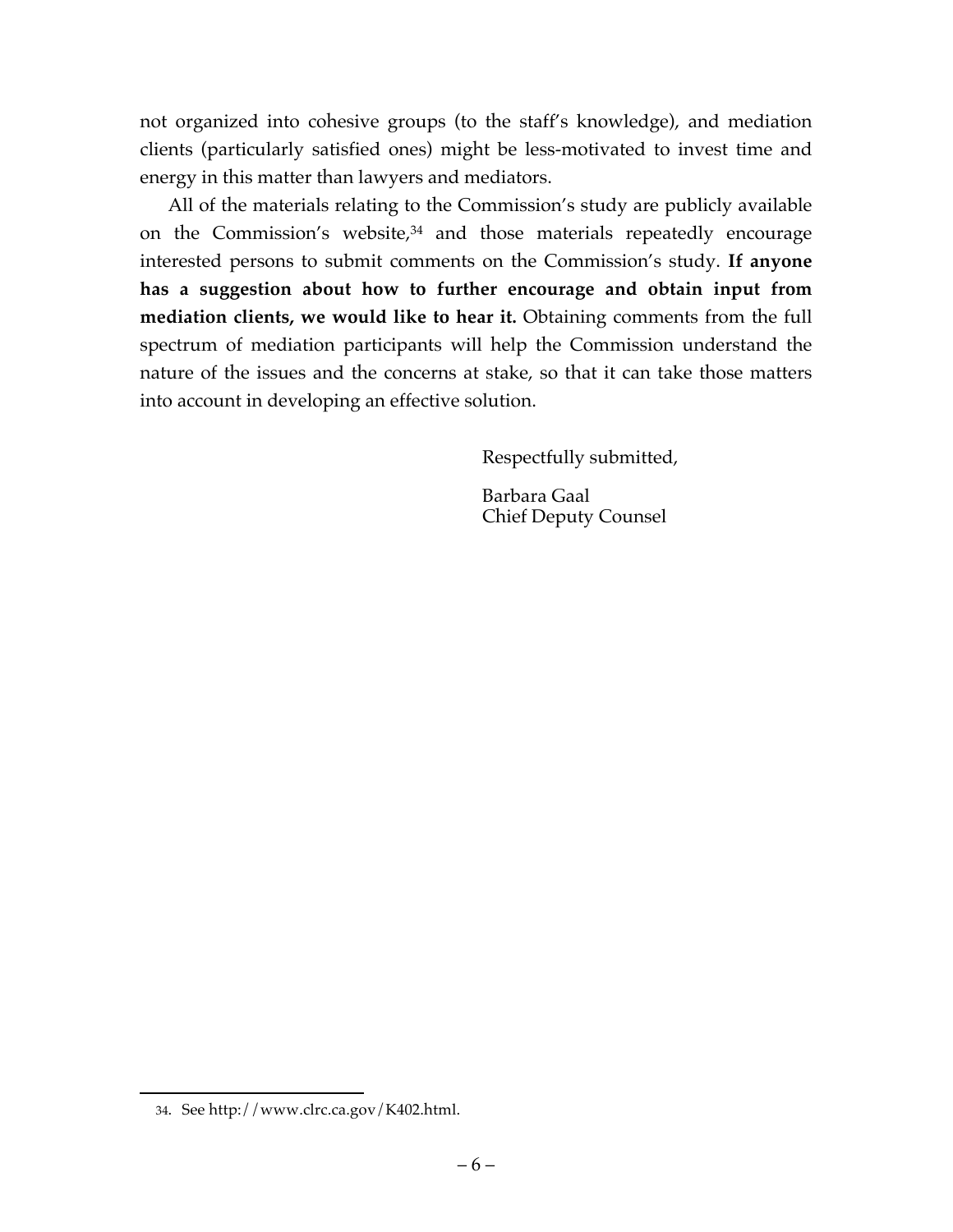# **EMAIL FROM DOUG DEVRIES (8/24/14)**

# **Re: Preserving Mediation Confidentiality**

Dear Ms. Gaal,

I do not recall if I forwarded my comments to you already; to be sure I am sending them now.

I am a full-time California mediator with Judicate West and a former plaintiff-side civil trial lawyer who served as President of the California Trial Lawyers Association in 1994 (currently known as the Consumer Attorneys of California). I write to provide my personal input, not on behalf of CAOC or any other organization, cautioning against weakening mediation confidentiality as it is presently constituted. Based on my extensive experience as both a consumer of and a provider of mediation services I believe that presently available mediation confidentiality serves several important interests, both directly and indirectly, that must be respected and protected. I note that your Staff Memos have documented these interests.

First, confidentiality is one of the core factors that directly drives the high rate of success in case resolution associated with mediation (widely reported in the 80 per cent range). Confidentiality both allows and encourages open exchange of information and competing positions in furtherance of a realistic assessment of a case by all parties. Indirectly, mediation confidentiality positively contributes to the reduction of caseload impacts on the court system, which is well known to be overburdened and underfunded. Anything that serves to undermine the efficiency and effectiveness of mediation will adversely impact the courts, including access to and utilization of all court functions.

Second, confidentiality serves to protect the neutral mediator's essential function in the mediation process. On this point, it is important to acknowledge the need for trust and neutrality, and the vital role they play in making mediation successful. Mediators do not make decisions, represent parties, bind or direct parties or help one party negotiate at the expense of another; instead, they help the parties negotiate with each other and have no financial interest in the outcome. Mediating is a complex and challenging task often performed under significant pressure, and essential ingredients for success include building trust and maintaining neutrality; absence of complete confidentiality would undermine both. Presently, mediation-related communications are protected and mediators cannot be compelled to testify about mediation communications; thus, they cannot be dragged into post-mediation disputes. Without that protection, every mediation would present the possibility of subsequent adversity, and consequently both trust and openness would be completely undermined from the outset.

Third, mediation confidentiality further serves the inter-related goals of certainty and finality. The product of a successful mediation is settlement, the hallmark of which is a certain and final outcome in the form of a mutually agreed resolution. It is important, as a matter of public and legal policy in this respect, that all mediation participants or stakeholders realize and share in the benefits of certainty and finality - parties, counsel,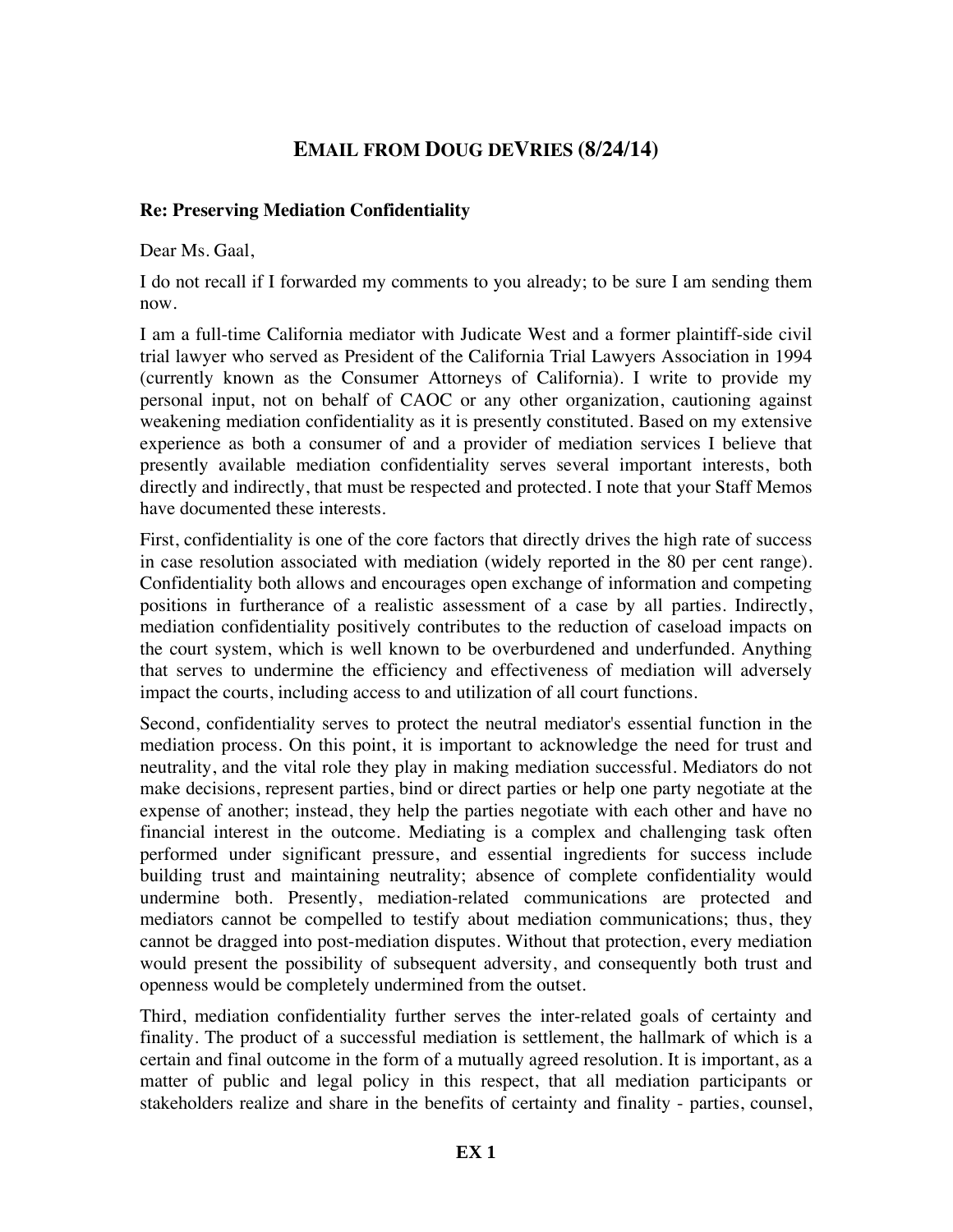insurers and mediators. If a disgruntled party or a party with simply a change of heart can pry open mediation confidentiality and use mediation communications to open new disputes there will be no predictable or enforceable certainty and finality. Any dilution of existing mediation confidentiality and privilege would present a classic case of a slippery slope - an exception that could swallow the rule and threaten the integrity and effectiveness of the entire process.

The Legislature correctly enacted Cal. Evid. Code 1115 et seq providing mediation confidentiality and privilege in 1998 for good and important reasons. The Courts that have recently addressed the subject of mediation confidentiality and privilege correctly recognized and reaffirmed their importance and justification - the California Supreme Court in Cassell and the 9th Circuit in Facebook. I know you are well-informed on these issues and cases, so I will not elaborate further except to say that rare anecdotal incidents of a party alleging malfeasance on the part of their attorney during mediation and the even rarer incidents of a party alleging mediator malfeasance would not justify the larger widespread systemic harm that would certainly result from undermining mediation confidentiality.

Thank you for your attention and consideration. Should you need any additional input or clarification, please feel free to contact me.

Sincerely,

Doug deVries, Mediator deVries Dispute Resolution (t) 916-473-4343 (e) doug@dkdmediation.com Please visit www.dkdmediation.com Judicate West affiliated - Statewide - No travel charges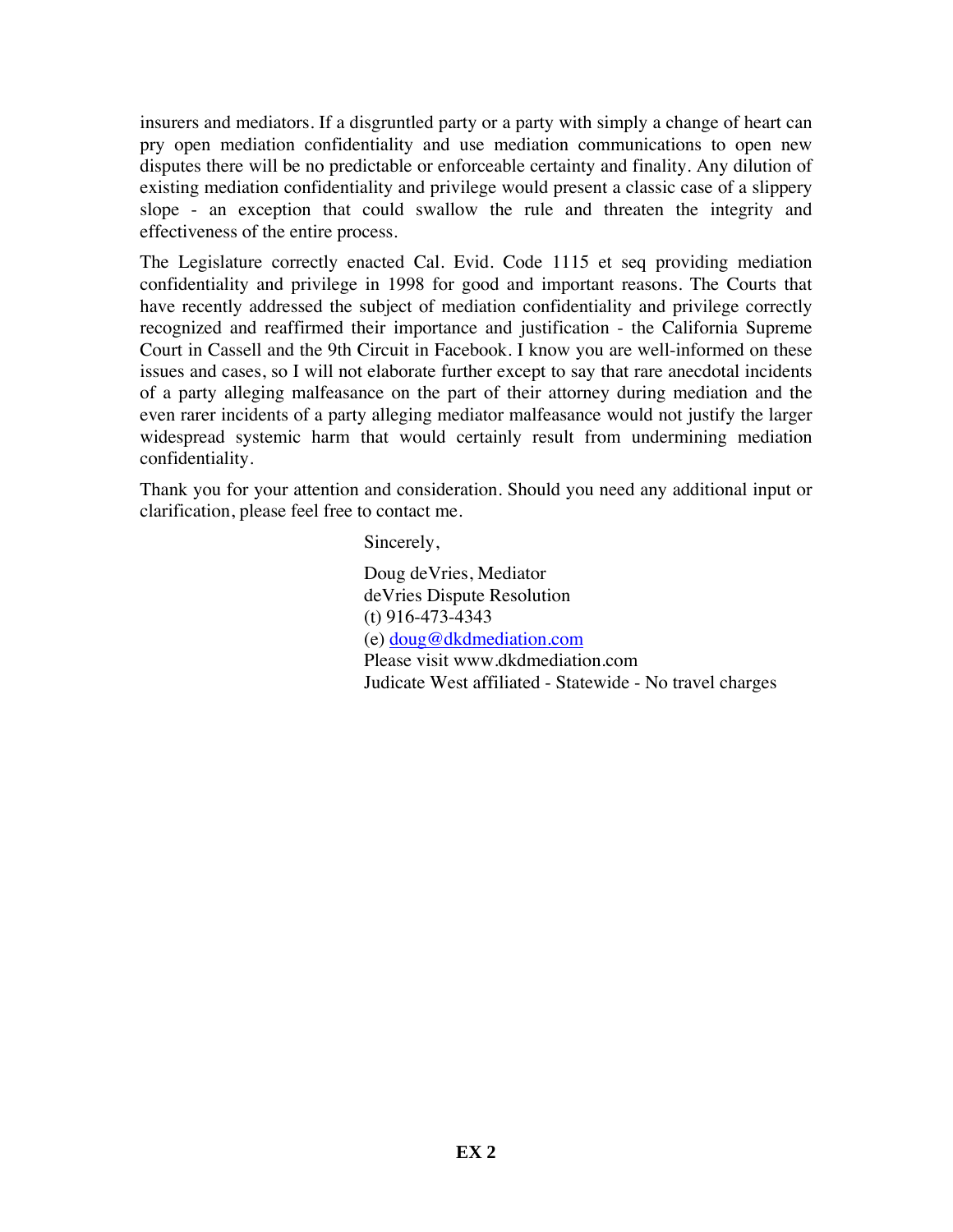# **EMAIL FROM JULLIE DOYLE (6/14/14)**

☞ **Staff Note.** This comment refers to a mediation involving one of Jullie Doyle's friends. To protect privacy interests and safeguard against any claim of defamation, we have redacted the friend's name and the name of the friend's attorney. See CLRC Handbook Rule 2.5.4.

Jullie Doyle's comment also includes a link to what appears to be password-protected material on the Internet (the FN 13 signal). The staff was not able to access or reproduce that material.

# **Re: Study K-2 Relationship Between Mediation Confidentiality and Attorney Malpractice**

Dear Ms. Gaal,

I understand that the Study K-2 will be discussed at a meeting in the near future. Please bring this email to the participants' attention. We the people are in desperate need of your assistance in this matter.

I am writing to express concerns regarding California Evidence Code section 1119 as interpreted by the California Supreme Court in the case of *Cassel v. Superior Court*  $(2011)$  51 Cal.4<sup>th</sup> 113. There is good cause for an amendment to the statute because of how it has been interpreted by the Supreme Court **which effectively immunizes attorneys who are able to lie, cheat and steal from their clients and then hide behind the "mediation privilege" for protection. This amendment literally says that an attorney can commit a fraudulent act and it cannot be presented in court and he cannot be held accountable. My mouth literally drops open s at the absolute audacity! Come on fix it now, what in the world do you need?**

**I have a friend with two stage four cancers and he was told he only had a few months left to live, but surprise he did!. [Attorney's name] in Los Angles, CA. attorney is a low life jerk picking on a man dying of 2 stage 4 cancers! what a pathetic individual ! It is my understanding that the Legislature is in place so that the voice of the people is heard. and protected. excuse me correcting this ruling is a no brainier! not corrected each day that goes by is deplorable some things are obviously wrong and in the name of truth, prosperity and the american way! please fix this now, no delay. please.**

. I have been involved a case for a friend of mine where not only was [my friend] was lied to, the attorney, [attorney's name], himself signed a comprehensive "mediator's proposal" that the client did not even learn about until he was threatened with a lawsuit by his attorney, [attorney's name] two months later, [the attorney] signed the Mediation Proposal changing the terms on August 27, 2010 and [my friend] finally found out about its existence on November 1, 2010 ! when the lawyer demanded that the client sign a lengthy settlement agreement saying he had seen all documents relating to the case When in fact, he did not see the document that the attorney signed on [my friend's] behalf that changed the terms extensively , not to mention terms discussed that my friend told him and was admit that he would not agree to lie to the courts for anyone, or agree to hide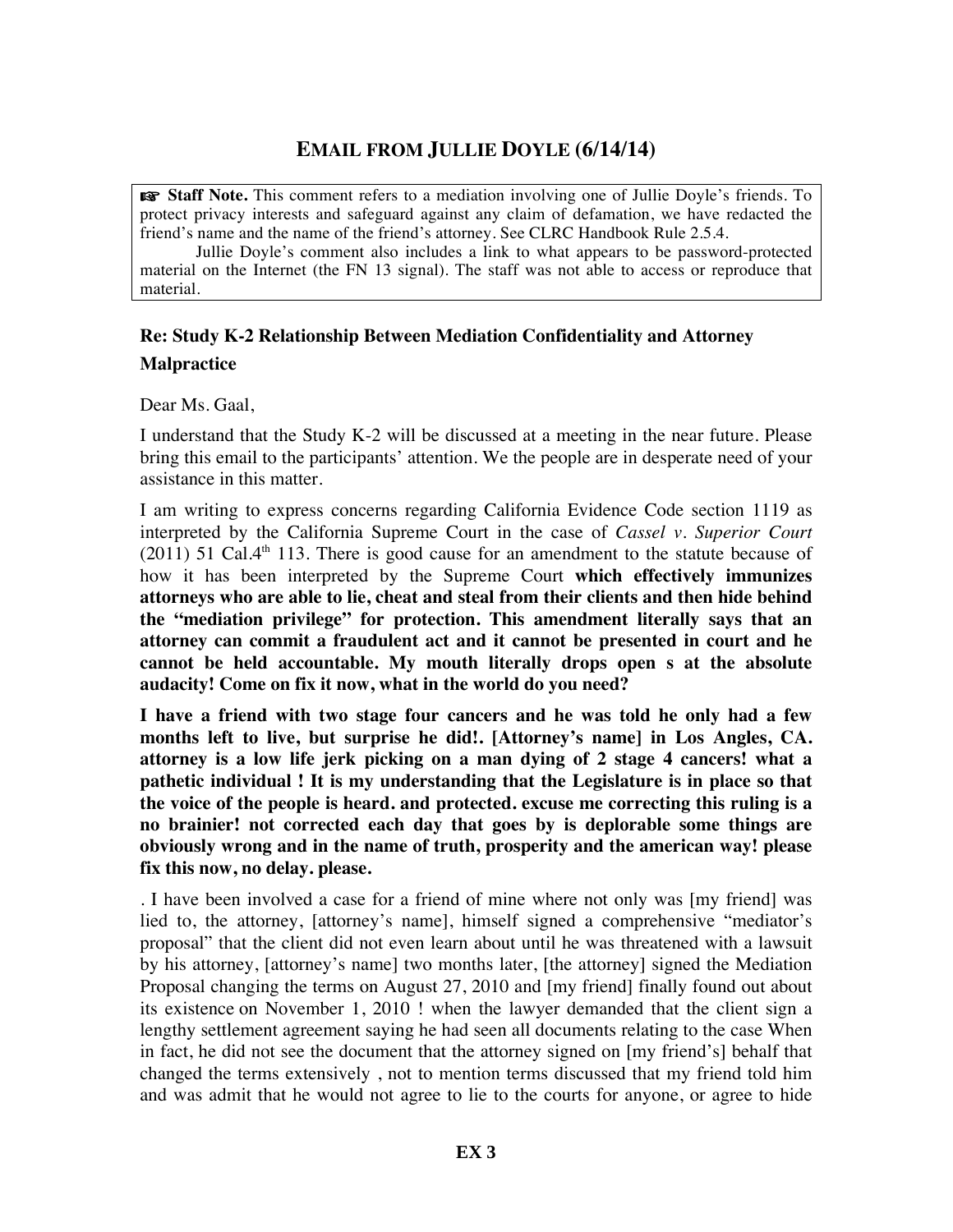information, he changed the percentage that my friend had to pay from 40% to 50% costing my friend \$20,000 promising not to notify the Bankruptcy Court and Trustee about fraud that was committed by one of the people that [the attorney] was supposed to be protecting his interests from.. The agreement favored the lawyer (who had numerous fee agreements, some for services, for instance, if any litigation stems from the sale of the painting, the litigation those services was inclusive under the current agreement.. Yet he badgered my friend and threatened him literally refusing those services unless he signed a new fee agreement that he agreed in previous agreements he would cover. were presumptuously fraudulent) more than it did the client. Based on *Cassel v. Superior Court* nothing that this lawyer said or did can ever be used against him. Justice Chin, in the concurring opinion in *Cassel v. Superior Court* appropriately observed: This type of egregious conduct by lawyers occurs far more than we would like to believe. To think that a ruling protects them is outrageous. This is america! The governmental bodies are in place to protect the people. Remember they are supposed to support and protect the people! I ask you what in the world do you have to investigate!Courts hours are cut back to a minimum most agreements have arbitration and or mediation clauses. Think you yourself may find yourself behind the eight ball in a similar situation [The attorney] has three prior malpractice cases! and he is working this system. The court holds today that private communications between an attorney and a client related to mediation remain confidential even in a lawsuit between the two. This holding will effectively shield an attorney's actions during mediation, including advising the client, from a malpractice action even if those actions are incompetent or even deceptive.13 Attorneys participating in mediation will not be held accountable for any incompetent or fraudulent actions during that mediation unless the actions are so extreme as to engender a *criminal* prosecution against the attorney [citation]. This is a high price to pay to preserve total confidentiality in the mediation process. This case does not present the question of what happens if every participant in the mediation except the attorney waives confidentiality. Could the attorney even then prevent disclosure so as to be immune from a malpractice action? I can imagine no valid policy reason for the Legislature to shield attorneys even in that situation. I doubt greatly that one of the Legislature's purposes in mandating confidentiality was to permit attorneys to commit malpractice without accountability. Interpreting the statute to require confidentiality even when everyone but the attorney has waived it might well result in absurd consequences that the Legislature did not intend. That question will have to await another case. But the Legislature might also want to consider this point.The commission has received input from mediators. They do not need protection. Clients need protection from errant lawyers. Please, please correct this ruling, don't let this wrong continue.. Please feel free to contact me at jullie2sl@gmail.com

Jullie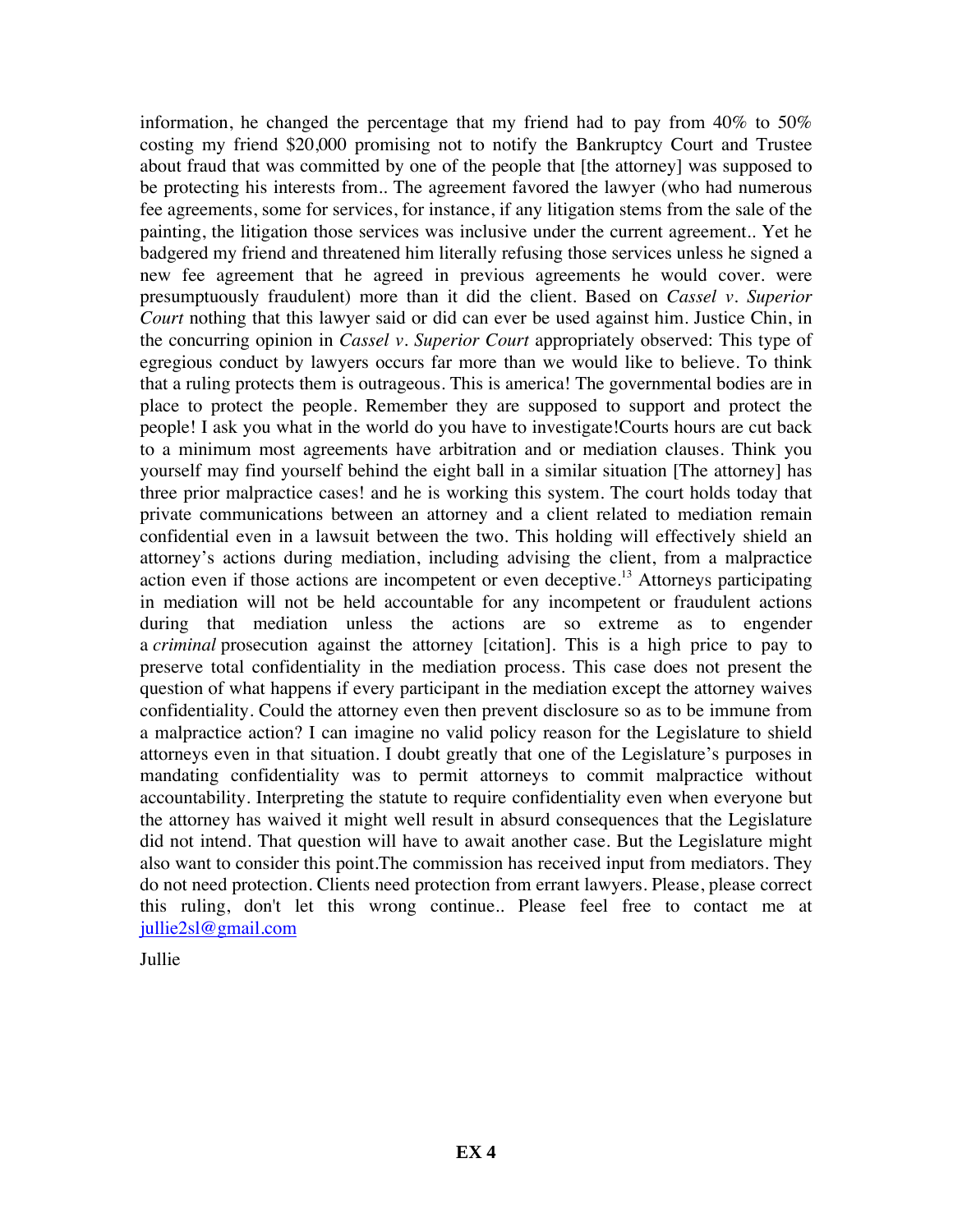California Law Review Commission Attn: Barbara S. Gaal Via email: bgaal@clrc.ca.gov

))))))))))))))))))))))))))))))))))))))))))))))))))))))))))))

#### **RE: Study on Mediation Confidentiality**

Dear Ms. Gaal,

I am a California resident. I am not a lawyer or a mediator. I have chosen to use mediation to settle my disputes in California on a number of occasions and was pleased with the results. I have had considerable experience as a real estate investor, strategy consultant and I have an MBA from Kellogg Graduate School of Business; I would regard myself as a reasonably sophisticated user of the mediation process.

I recently became aware of California's strict mediation confidentiality statutes and of the work of this Commission while attending a seminar about mediation at a university in Australia. At the seminar, California's current mediation confidently rules and a number of related cases were brought to the attention of the audience, $^1$  not as a model for how to promote the use of mediation, but as a joke. The statutes were mentioned as an example of what not to do, of what happens when legislators fail to consider the needs of the true 'customer' of the mediation process (the client with the dispute), and of what happens when the issue of confidentiality is wrongly believed to be the only important factor driving the decision to settle a dispute through mediation.

When I made the decision to participate in mediation to resolve my disputes, I did so because I believed mediation provided a positive opportunity to resolve my issues as an alternative to litigation. However, when I made the decision to use mediation, I was unaware of California's strict mediation confidentially provisions and the potentially dangerous ramifications that could have resulted from acts which occurred in the course of mediation-specifically, in the event the lawyers or mediator engaged in misconduct (intentional or accidental), a threat of violence had been made, or a gross error appeared in the final settlement agreement. In these situations, California's confidentiality statutes

<sup>&</sup>lt;sup>1</sup> Such as Cassell, *Hadley v The Cochran Firm*, Foxgate, Rojas, Fair v Bakhtiari, and others- cases which highlight the injustice of California's current confidentiality regulations.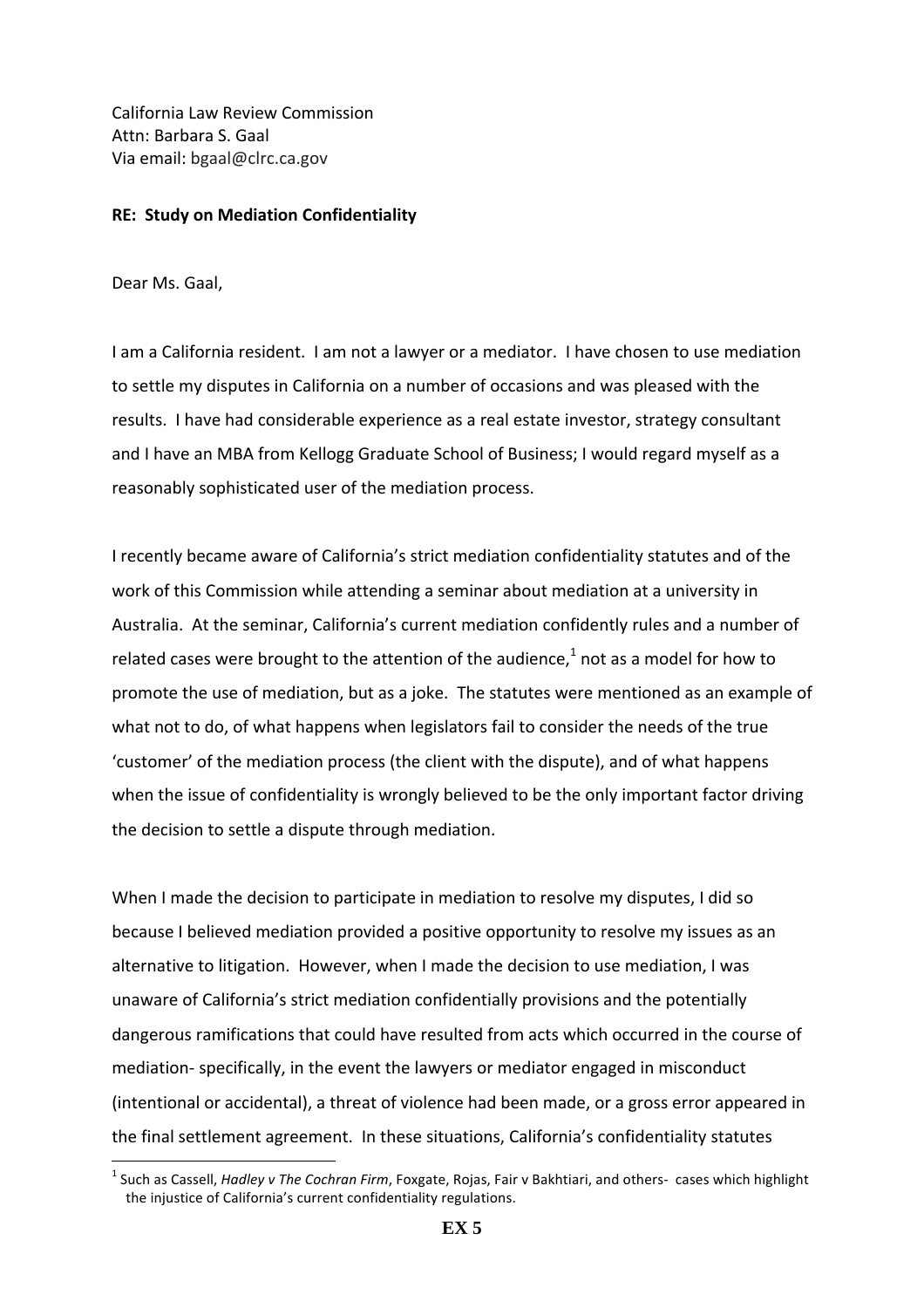would have prohibited the use of evidence to prove what had, in fact, occurred. Or, as a judge stated in Wimsatt v Superior Court, that by participating in mediation I was, in effect, 'relinquishing all claims for new and independent torts arising from mediation, including legal malpractice causes of action against [my] own counsel.'

Had I been aware of these potential risks, there is no conceivable way I would have considered participating in mediation. I would have preferred to have taken my chances in court, where principles of justice and transparency are in effect.

I am confident that individuals in California like me, who are not habitually engaged in litigation, willingly participate in mediation only because they are unaware of the extent to which they are vulnerable to these dangers.

#### Absence of relevant stakeholder feedback

The most important stakeholder in the mediation process is the client, particularly clients who are not regularly engaged in litigation or mediation, and for whom dispute resolution is a daunting and uncertain process. In this respect, I draw a distinction between individuals like myself who are infrequently involved in litigation, and large corporate entitles (e.g., insurance companies) who deal with litigation as part of their day-to-day operations. It is clients like me who chooses to resolve their dispute through mediation. They make the decision to participate in mediation, to hire the lawyer, and to hire the mediator.

Yet the client is likely the least sophisticated and most vulnerable person in the process when compared to experienced mediators, lawyers, and frequent litigators such as insurance companies.

Despite the importance of the client, feedback from these important stakeholders appears to be almost non-existent in the Commission's study. I would like to know whether there is any plan to get feedback from actual clients of the mediation process. I am confident that if this was done, a very different story would emerge than the story you have received from many of those who have already made submissions. Of course, eliciting informed feedback from a client such as myself would require a group such as the Commission or the client's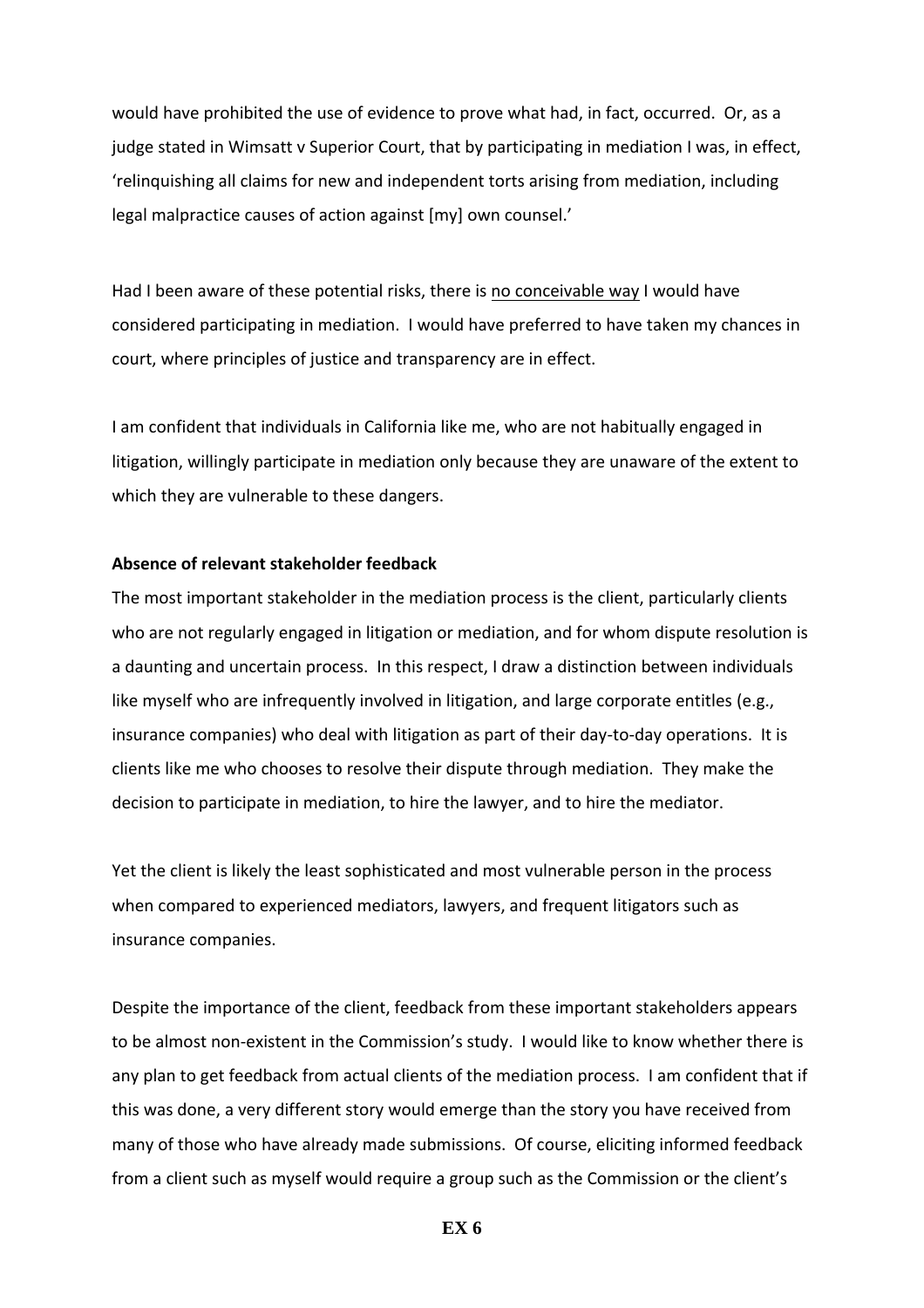own legal counsel to belatedly bring to the client's attention the features/flaws of statutory confidentiality in California.

# **Feedback from lawyers and mediators**

))))))))))))))))))))))))))))))))))))))))))))))))))))))))))))

Instead of feedback from the primary stakeholder, the vast majority of the Commission's 'stakeholder' feedback has come from lawyers and mediators. These submissions have come as a result of intense lobbying efforts on the part of self-interested lawyers and mediators attempting to protect themselves from being held accountable should they engage in misconduct. The lawyer and mediator opinions, which simply state the same stock phrases the lobbyists told them to repeat to the Commission, have not been submitted in a good faith attempt to do what is in the best interest to promote the use of mediation.<sup>2</sup> This is analogous to the fox guarding the chicken house. These lawyers persist in their claims that the rules of mediation confidentiality should not be changed, despite the fact that lawyers are protected by indemnity insurance and vulnerable clients are not protected at all.

In contrast to the submissions of lawyers and mediators, the best way to instil confidence in the mediation process is to hold all parties accountable for their wrongful actions. If lawyers and mediators knew that their behaviour 'in the course of mediation' were to have the same consequences as their behaviour outside mediation, it would encourage them to provide better customer service during a mediation, prompting them to take extra care to double-check their facts before advising a client and improving their communication to ensure the clients understood what they were agreeing to.

I hope the Commission will not mistake the large quantity of boilerplate letters submitted by lawyers and mediators advocating against a change in the confidentiality provisions for unbiased views of those genuinely concerned with promoting the use of mediation. They are not.

 $2$  See endnote for a sample of the lobbying efforts consisting of exaggerations, false information and other scare tactics, employed in an effort to persuade lawyers and mediators to advocate against changes to the state's confidentiality provisions. The attached example was written by Ron Kelly, a mediator who has made a number of submissions to this Commission. On his website he claims to be 'one of the principal architects of California mediation law.'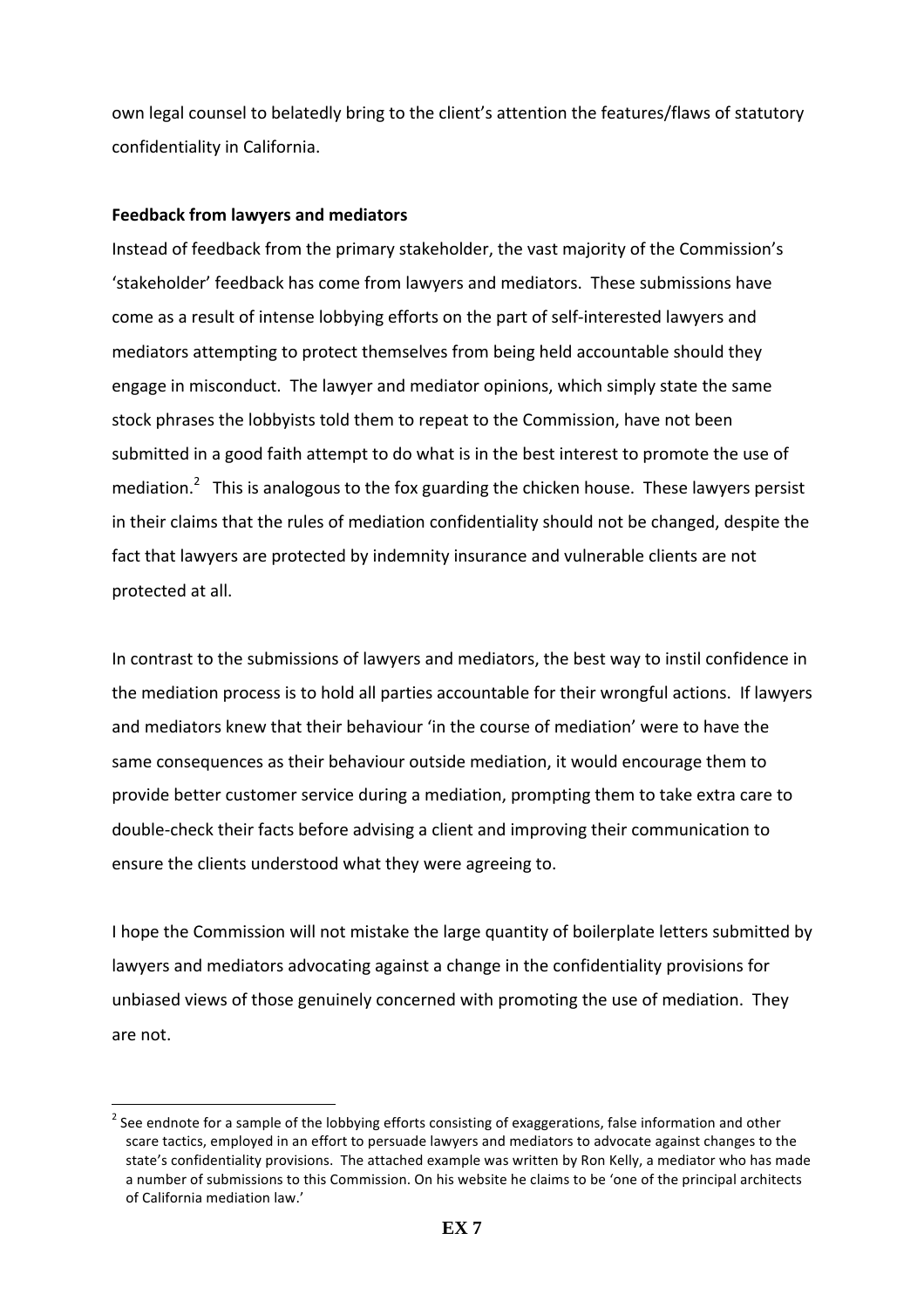## **Growth in the use of mediation is occurring worldwide**

Mediation is flourishing around the world, not because of extreme confidentiality regulations like California's, but because it works. Outside California, other jurisdictions start mediation with the phrase 'this session is confidential as far as the law allows.' This is satisfactory to encourage full and frank discussion in mediation, and there is nothing to indicate it would not be satisfactory in California as well.

Furthermore, there is no guarantee that California's confidentially rules would ultimately govern a given mediation session. Should a case be run in a federal court or the jurisdiction of another state, vastly different rules may apply. To encourage the use of mediation, it would be prudent for California to become more consistent with other jurisdictions.

## **Promoting the use of mediation in California**

To encourage the use of mediation, California should approach the situation from the point of view of the party choosing to use mediation to resolve their dispute (the customer). Mediation should be safe, not a place where vulnerable participants may be victims of additional wrongful acts. The Commission should advocate mediation principles along the lines of those in the medical field-the 'first, do no harm' policy. This is simply common sense.

Furthermore, if the objective is to promote use of mediation in California, the Commission should consider adopting some of the UMA's more sensible, client-friendly provisions in place of the current California provisions.

The extent to which information and communications occurring in mediation sessions will be held confidential may an important factor contributing to the decision to mediate, but it is certainly not the only factor.

Sincerely, Karen Mak Foster City, CA 94404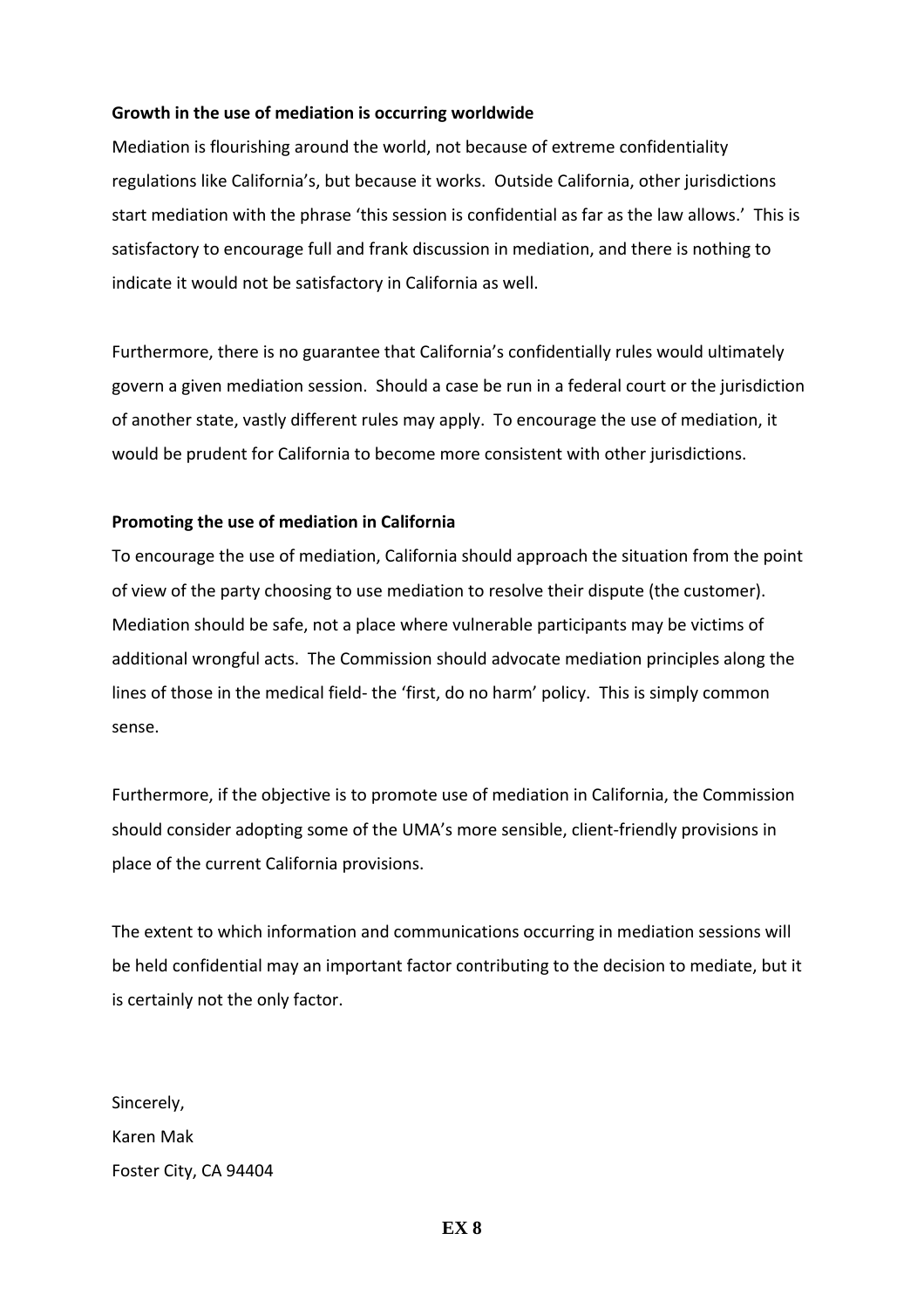**Endnote:**

**From:\$\$http://www.mediate.com//articles/kellythreat.cfm\$**

**Threat to Mediation Confidentiality in California - Your Help Needed!** 

*by'Ron'Kelly*



March 2012 Dear Friend of Mediation,

If you appreciate our mediation confidentiality laws or my work on them, then I ask a quick favor. Please take 15 minutes. Read my letter below. If you agree with it, I ask that you send a quick message with the top line "AB 2025 - Oppose" to at least the Chair and Vice Chair of the Assembly Judiciary Committee. They don't accept your emails directly, so please go through the "Contact Majority Policy Leader Mike Feuer" and "Contact Assemblymember Donald Wagner" lines at the far right side of this web page:



reddit

# http://ajud.assembly.ca.gov/membersstaff))

Please say whatever you want about why you're opposed, and perhaps explain that you're a mediator or use mediation or believe it's important. A short adequate email could also just be "I oppose AB 2025 for the reasons stated in Ron Kelly's March 13, 2012 letter to the Assembly Judiciary Committee on file." Please copy your comment before hitting submit and email it to me, so I can be sure it doesn't get lost in a swamped Sacramento.

PLEASE do this today. I'm told time to submit opposition comments is very short for them to be included in staff's analysis on whether there is any opposition. If you can't get through on their website please fax your message to the Committee at 916-319-2188.

Please forward this request to anyone else you believe cares and might lend their voice.

Thank you, Ron Kelly

# AB 2025 - Want to Make Our Mediations Fail?

Most mediations are already hard for everyone involved. Want to make them fail? They will, if lawyers can't safely urge their clients to settle.

Our courts are already suffering a crushing scarcity of resources. For decades, mediation has helped lighten that burden. Mediation produces voluntary resolutions, in line with our democratic ideals of self-determination. Hundreds of thousands of mediations take place in California every year.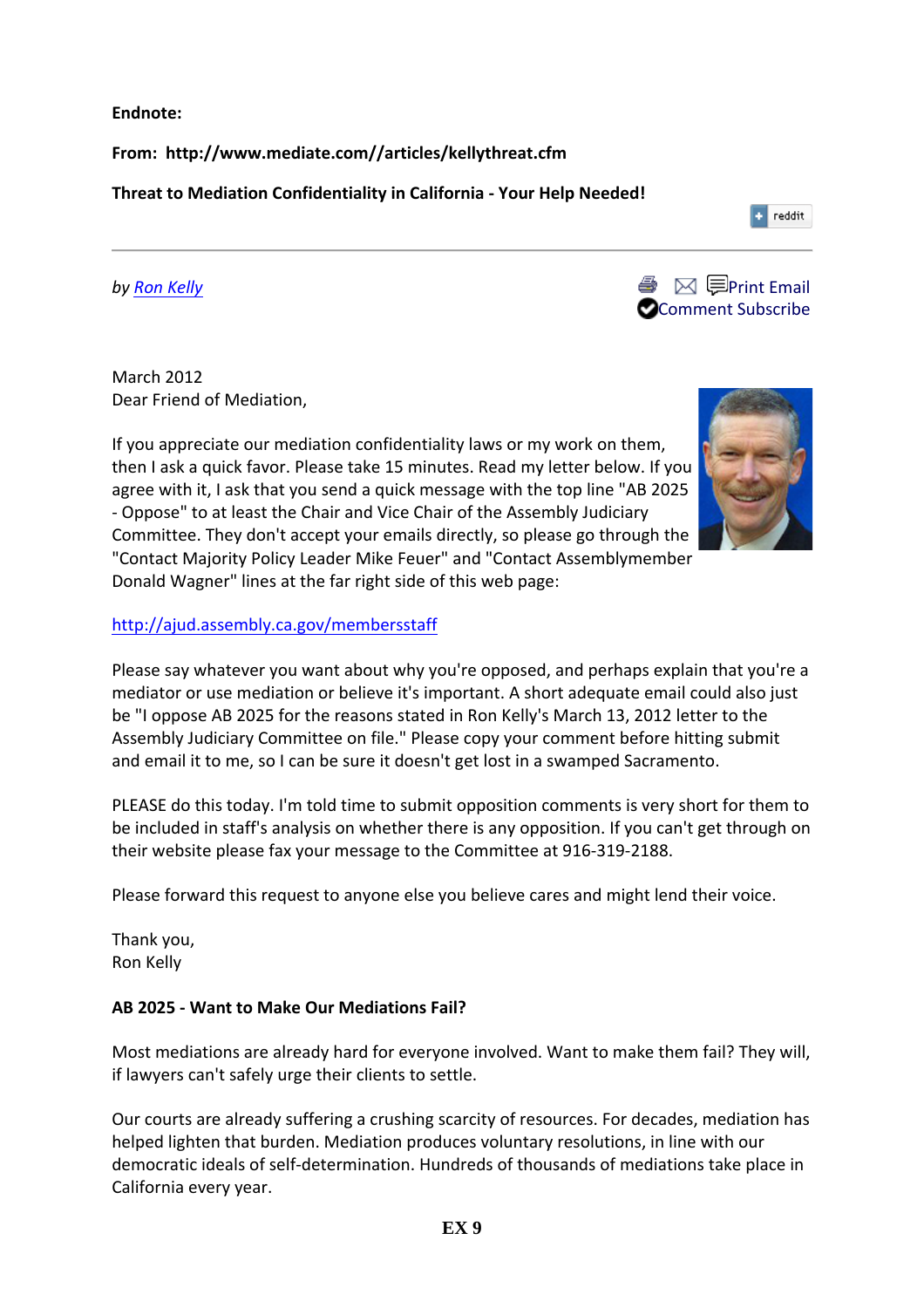Now AB 2025 threatens that by cutting a hole in our legal protections for mediation communications (proposed change below).

For fourteen years, everyone in a mediation has been able to take a time out from the battle - to talk frankly and off the record - to try to reach a voluntary settlement. Parties, lawyers, witnesses, mediators, experts - everyone can talk off the record. They can talk frankly because they can be sure they are not creating more evidence to be used against them later (unless it's a later criminal proceeding).

Based on what they hear, lawyers in mediation often urge their own clients to end the fight. They often urge their clients to settle for less than the clients believed they could get going in. Lawyers are now free to be honest in mediation, even if their clients don't like what they hear - and they very often don't. This is really important.

If AB 2025 passes, a client who didn't like hearing this could sue their lawyer for urging them to settle instead of continuing the fight. The client would be free to use these communications. But the accused lawyer could not explain what the mediator or the other side said that caused the lawyer to push their client to settle.

AB 2025 would set up a miserable situation in any later malpractice claim. A trial judge or State Bar tribunal would have to either conduct a completely unfair process, or find a way to ignore our current confidentiality protections. Either way is wrong. A judge might decide that to run a fair hearing he or she had to admit into evidence all communications between lawyer and client discussing what they heard from the mediator or other participants.

\*\* If you let in only selective mediation communications, it's completely unfair to the accused. If you let them all in, there's no more confidentiality.\*\* That's why our current laws were written the way they were. That's why they've worked well for fourteen years. Don't change them. Everyone in our state has benefited from the current confidentiality protections for mediation.

As the California Supreme Court found in its recent unanimous Cassel decision upholding our current laws:

...the Legislature might reasonably believe that protecting attorney-client conversations in this context facilitates the use of mediation as a means of dispute resolution by allowing frank discussions between a mediation disputant and the disputant's counsel about the strengths and weaknesses of the case, the progress of negotiations, and the terms of a fair settlement, without concern that the things said by either the client or the lawyers will become the subjects of later litigation against either. The Legislature also could rationally decide that it would not be fair to allow a client to support a malpractice claim with excerpts from private discussions with counsel concerning the mediation, while barring the attorneys from placing such discussions in context by citing communications within the mediation proceedings themselves.

Yes this is formal judicial language, but it hits the nail right on the head.

Thank you, Ron Kelly, Mediator